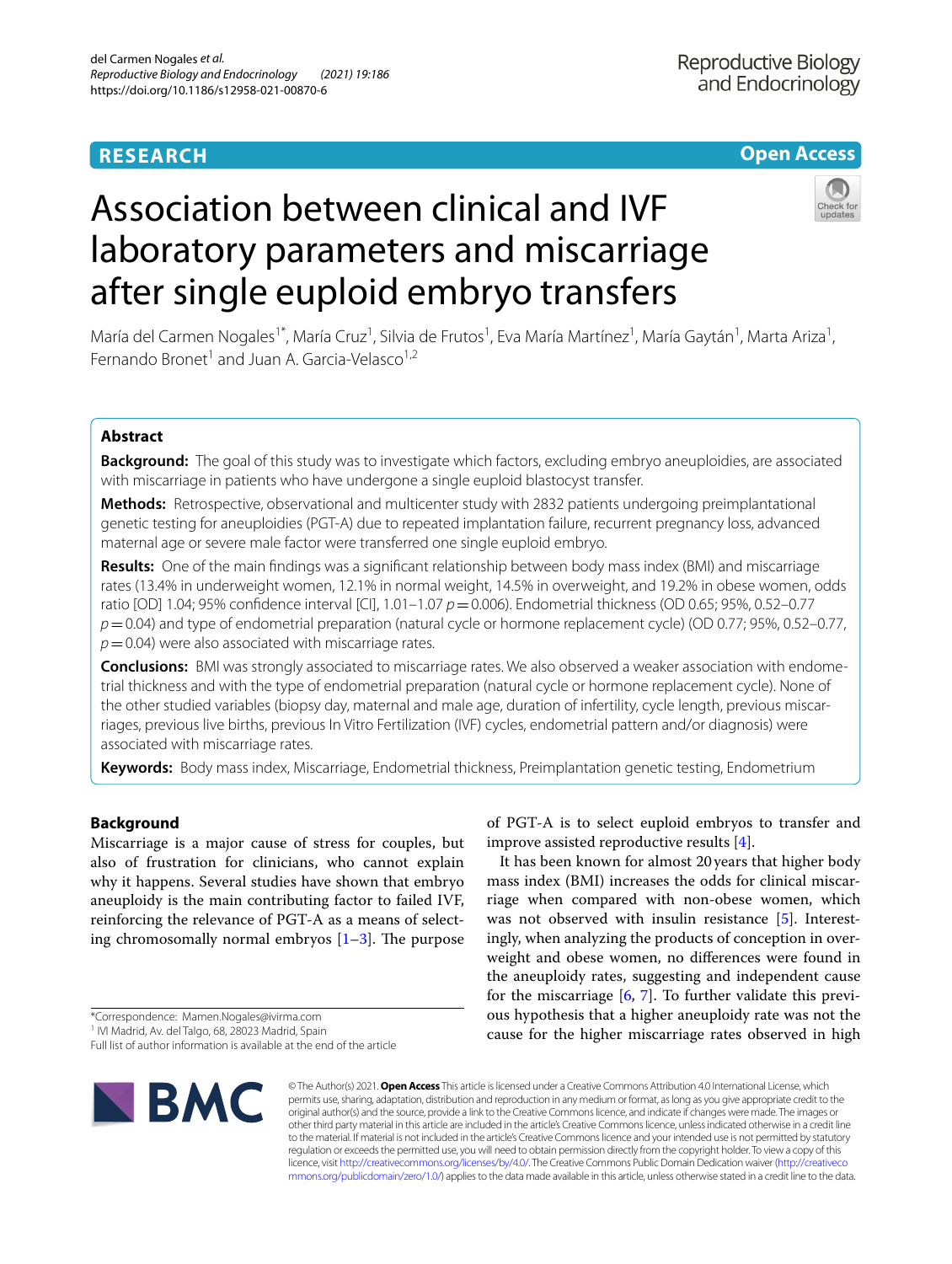BMI patients, embryos from these women were biopsied and screened for chromosome analysis. No diferences were observed in aneuploidy rate in women with high BMI versus normal weight women, suggesting that the negative impact of obesity on IVF and reproductive outcomes may not be related to aneuploidy [\[8\]](#page-7-6). Conversely, higher miscarriage rates were observed after euploid embryo transfers in obese women [\[9](#page-7-7)]. In fact, aneuploidy embryo, are not the only factor contributing to miscarriage, as evidenced by the fact that, even after PGT-A, some women still suffer pregnancy loss [[10](#page-7-8)].

The aim of this study was to investigate which factors, excluding embryo aneuploidies, were associated with miscarriage rates in patients undergoing a single euploid blastocyst transfer.

## **Methods**

This was a multicenter retrospective study of 2832 cycles with patients undergoing PGT-A due to recurrent pregnancy loss (RPL), repeated implantation failure (RIF), advanced maternal age (AMA), and severe male factor, between 2017 and 2019 at our institution. PGT-A was only available to these indications. RPL was defned as two or more miscarriages before 20weeks of pregnancy, RIF was defned as the absence of a gestational sac on ultrasound after the transfer of at least four good-quality embryos in a minimum of three fresh or frozen cycles to a woman under the age of 40 [\[11\]](#page-7-9), AMA applied to women aged  $\geq$  37 years, and severe male factor included azoospermia (obstructive and non-obstructive) and severe oligoasthenoteratozoospermia (sperm concentration <  $1 \times 10^6$  spermatozoas per milliliter, motility <10% and morphology <4%). Data from oocyte donation, patients with monogenic diseases and patients with an abnormal karyotype were excluded. Only euploid embryos were transferred and only the frst single frozen embryo transfer per patient was included.

Mosaic embryos were also excluded from this study, since they may show lower implantation and higher miscarriage rates  $[12-14]$  $[12-14]$  $[12-14]$ . We considered mosaicism as the presence in an embryo of several cell lines with a diferent chromosome constitution. Therefore, embryos with chromosomally normal next generation sequencing (NGS) results in the corresponding trophectoderm (TE) biopsy were classifed as euploid, embryos with chromosome abnormalities present in all the cells of the corresponding TE biopsy were classifed as aneuploid, and embryos with chromosome errors observed in part of the corresponding TE biopsy were classifed as mosaic. All mosaics embryos -in any percentage- were discarded from the analysis (mosaic trisomies and monosomies, segmental abnormalities in mosaic form and mosaic complex abnormalities afecting 3 or more chromosomes).

All procedures and protocols (1806-MAD-045-CN) were approved by the Institutional Review Board, which regulates and approves data-base analysis and clinical IVF procedures for research at Instittuto Valenciano de Infertilidad (IVI).

## **Ovarian stimulation and oocyte retrieval**

For ovarian stimulation and oocyte retrieval, patients were treated as described in previous studies [[15](#page-7-12)]. Briefy, the patient received a starting dose of 150 to 300 International Units (IU) of recombinant follicle-stimulating hormone, commonly in combination with 75 IU of highly purifed human menopausal gonadotropin. Gonadotropin was initiated during the frst 3days of menstruation or 5days after discontinuation of a contraceptive pill. A daily dose of 0.25mg (mg) Gonadotropin-releasing hormone (GnRH) antagonist was introduced when at least one follicle reached a mean diameter of 13mm (mm). Final oocyte maturation was triggered with 0.2mg GnRH agonist when at least three follicles reached a mean diameter of 17–18mm. Oocyte retrieval was performed vaginally 36h after the trigger and under ultrasound guidance.

## **Embryo culture evaluation and embryo biopsy**

Intracytoplasmic sperm injection (ICSI) is the technique specifcally recommended for Preimplantation Genetic Test (PGT) in order to avoid the possibility, present in conventional IVF, of paternal contamination from sperm attached to the zona pellucida [[16\]](#page-7-13). Maternal deoxyribonucleic acid (DNA) contamination originating from cumulus cells can also be reduced by careful denudation of the oocytes prior to ICSI [[17](#page-7-14)].

Fertilization was confrmed 16–20h after insemination by the presence of two pronuclei and extrusion of the second polar body. Normal fertilized oocytes were cultured in a microdroplet of culture medium (Life Global, IVF) until the day of the blastomere biopsy. Embryos were evaluated on day 3 and the zona pellucida was perforated using laser technology (OCTAX, Herbron, Germany) for laser-assisted hatching, followed by a trophectoderm biopsy on either Day 5 or Day 6, depending on the rate of embryo development.

We considered embryo morphology (embryo grading, quality of inner cell mass (ICM) and quality of the trophectoderm according to the classifcation devised by Gardner, et al. [[18\]](#page-7-15)

The degree of expansion was divided into the following six categories: grade 1, the blastocoel fills  $<$  50% of the non-expanded embryo; grade 2, the blastocoel flls >50% of the embryo; grade 3, the blastocoel flls the entire blastocyst; grade 4, an expanded blastocyst with a thin zona pellucida; grade 5, a hatching blastocyst; and grade 6, a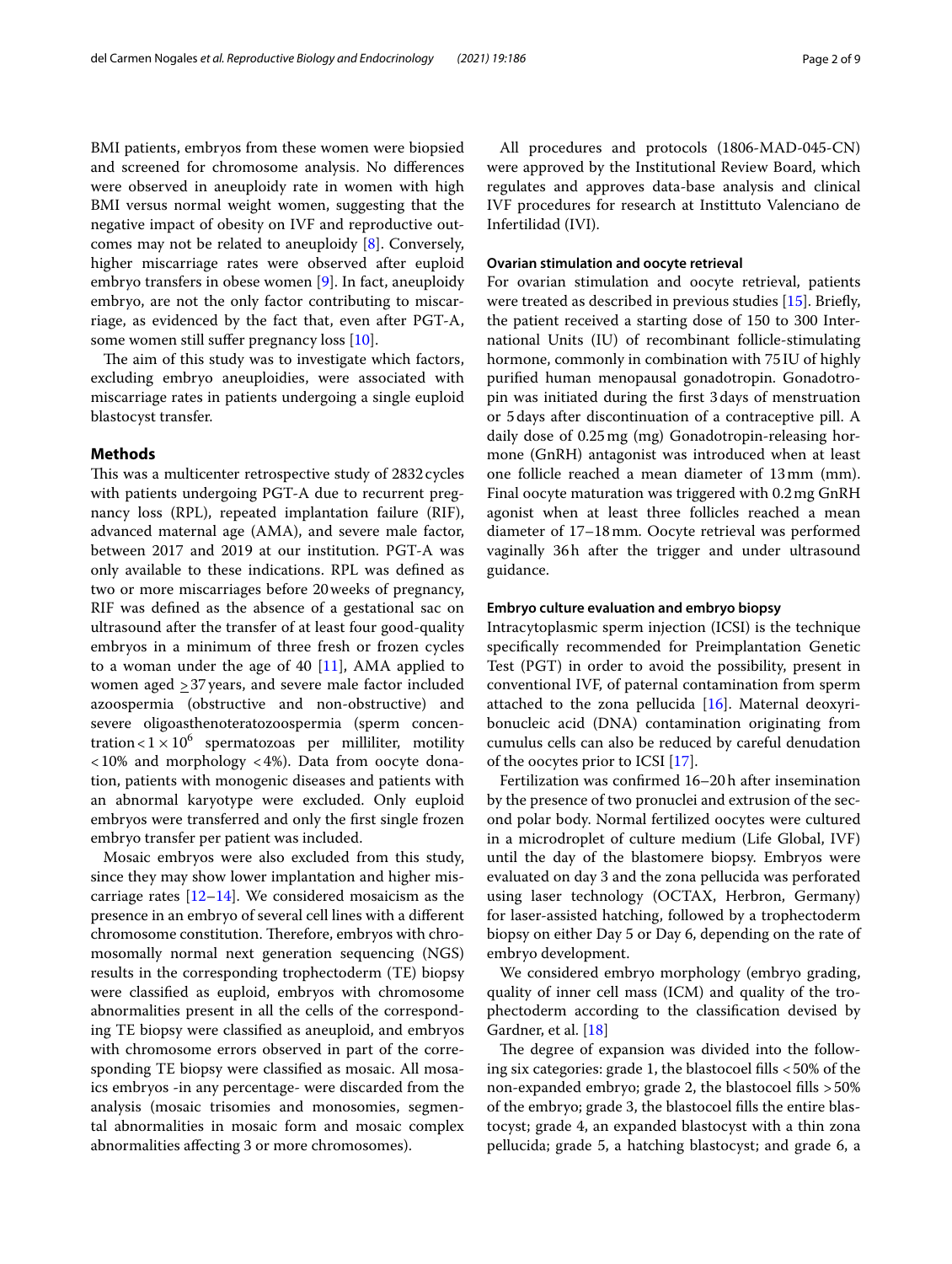hatched blastocyst. The ICM was graded as follows: A, tightly packed cells; B, loosely grouped cells; and C, no identifiable cells. The three TE grades were: A, many cells forming a cohesive epithelial layer; B, few uneven cells creating a loose epithelium; and C, very few large cells pushed to the side.

Embryos were classifed on day 5/6 as A (high quality), B (medium quality), C (low quality) and D (poor quality). We considered high quality a hatched blastocyst, a hatching blastocyst and an expanded blastocyst with ICM (A) and TE (A). We considered normal quality a hatched blastocyst, a hatching blastocyst and an expanded blastocyst with ICM (B) and TE (B), low quality a hatched blastocyst, a hatching blastocyst and an expanded blastocyst with ICM (C) and TE (C) and poor quality a hatched blastocyst, a hatching blastocyst and an expanded blastocyst with ICM (D) and TE (D). We considered ICM (D) and TE (D) when cells were lysed.

We biopsied viable embryos with a degree of expansion that allowed us to diferentiate their structures in terms of ICM and TE. In this study, ICM quality had to be at least B. We discarded 56% of the embryos because they were arrested or poor-quality embryos (embryos with ICM (D) and embryos with TE (D).

Three to five cells were removed using a laser, and samples were analyzed for next generation sequencing (NGS). Whole genome amplifcation with DNA barcoding was performed using the Ion Reproseq Preimplantation Genetic Screening (PGS) Kit (Thermo Fisher Scientifc). Template preparation and chip loading were automated with Ion Chef. Chips were sequenced in a S5TM XL sequencer (Thermo Fisher Scientific) and the data were processed and sent to the Ion Reporter Software, version 5.4 (Thermo Fisher Scientific) for analysis. Because all trophectoderm biopsies were carried out on Day 5 or 6 of embryo development, blastocysts were then frozen using vitrifcation, pending on chromosomal results [\[19](#page-7-16)]. Chromosomal analysis was centralized in a genetic laboratory (iGenomix).

After vitrifcation was performed using Cryotop® (Kitazato Corporation, Shizuoka, Japan), as described in previous studies [[20\]](#page-7-17), all embryos were transferred in a natural or hormonally prepared cycle. Our analysis was binary and classifed embryos as euploid or aneuploid. We only included data of cases in which one euploid blastocyst was transferred after warming, excluding those in which no embryos survived, approximately 5%.

In modifed natural cycles, after ovarian quiescence was confrmed during menstruation, serial ultrasounds were performed from day 8–10 of the cycle. In natural cycles, once the dominant follicle reached a mean diameter of 17 mm and the endometrial thickness was  $\geq$ 7 mm, 250 micrograms (μg) of recombinant human chorionic gonadotropin (rechCG) was administered, micronized vaginal progesterone 200mg/12h (h) was started 48h later, and embryo transfer was scheduled 7days after rechCG. In hormonally prepared cycles, once ovarian quiescence was confrmed using ultrasound during the frst 3 days of the cycle, patients started with 2mg/8h oral estradiol valerate. Approximately, 10days after initiating estradiol, if endometrial thickness was  $\geq$ 7mm and serum progesterone <1 ng/ml, oral estrogens were maintained, micronized vaginal progesterone 400mg/12h was started, and embryo transfer was performed after 5 full days of progesterone administration.

## **Clinical outcomes**

Clinical outcomes included the implantation rate (IR), clinical pregnancy rate (CPR), clinical miscarriage rate and live birth rate (LBR). The implantation rate was calculated as the number of gestational sacs revealed on vaginal ultrasound from the 5th week of pregnancy divided by the number of transferred embryos. The clinical pregnancy rate was calculated as the number of pregnancies diagnosed by ultrasonographic visualization of one or more gestational sacs or defnitive clinical signs of pregnancy divided by the number of patients undergoing embryo transfer (ET). The clinical miscarriage rate was calculated as the number of miscarriages up to the 20th week of pregnancy divided by the number of patients with positive beta Human Chorionic Gonadotropin (hCG). Clinical miscarriages were defned as those occurring after the detection of the gestational sac. The live birth rate was calculated as the number of deliveries resulting in at least one live-born baby divided by the total number of patients undergoing ET.

#### **Statistical analysis**

Continuous variables were expressed as mean values  $\pm$  standard deviations, while categorical variables were expressed as proportions (percentages), including 95% confidence intervals (CI). The ANOVA test was used for quantitative variables, whereas the chi-square test was used to compare proportions. To verify the normal distribution of the data and the homogeneity in the variances, the Kolmogorov-Smirnov test and the Leven test were applied respectively.

The odds ratio of all the miscarriage variables generated was expressed as 95% confdence intervals. A multivariate logistic regression was conducted to quantify the efect of diferent variables (female age, male age, body mass index, years of infertility, female etiology, male etiology, obstetric history, embryo quality, day of biopsy, modifed natural cycle or replacement cycle, type of hormone replacement therapy and endometrial thickness) on the miscarriage rate.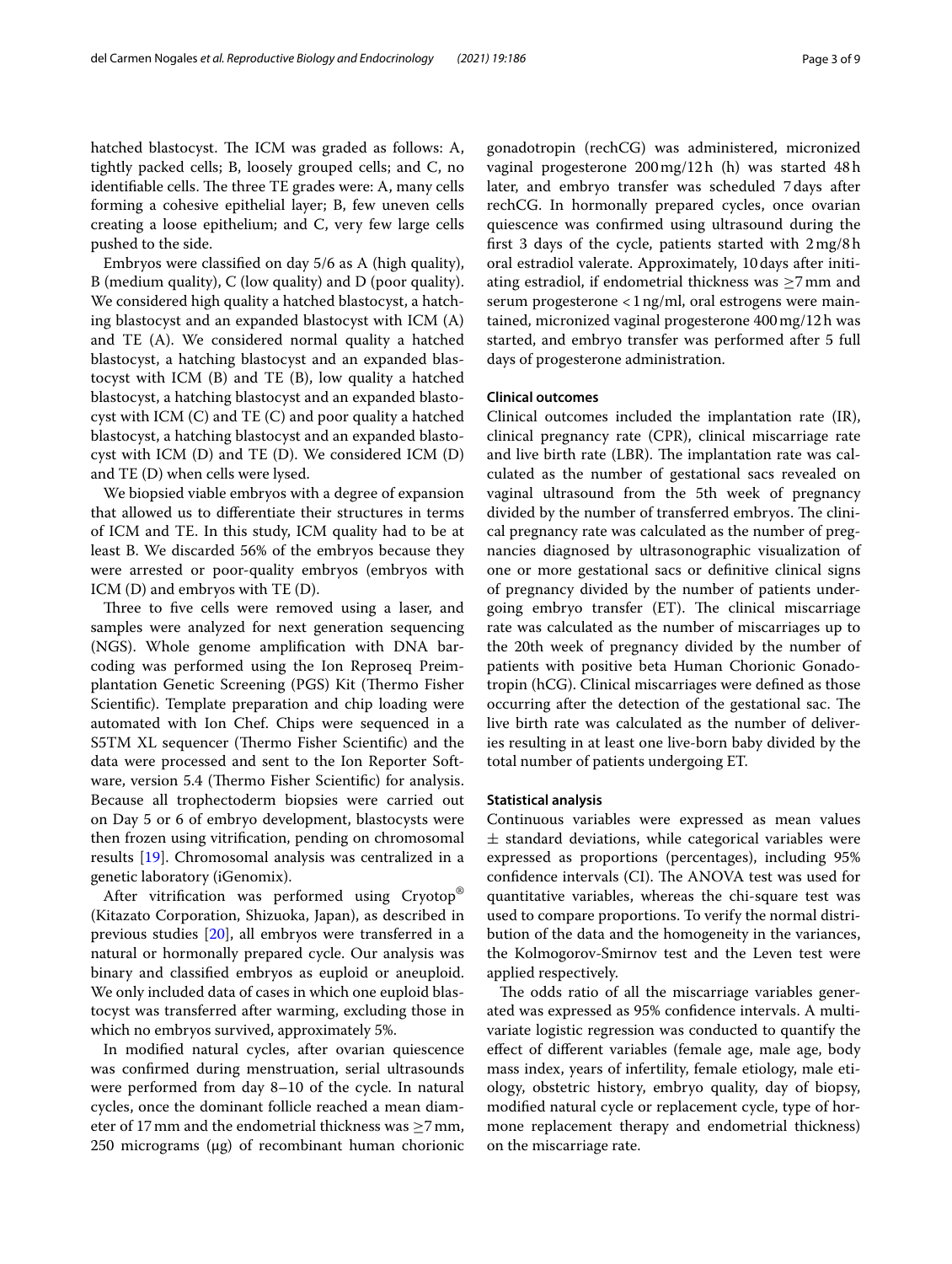A database was built to include all the variables included in the study classifed by patient and embryo. The necessary information was exported from the clinical information manager, SIVIS (IVI database) to a table in Excel format through a database query system.

The exported data was duly encrypted to protect the clinical and personal information of the patients as provided by the applicable law in the place where the research project was carried out.

Prior to the statistical study, an exploratory data analysis was carried out to review the quality of the information extracted. Once fnished, the Statistical Package for Social Sciences, version 20.0 (SPPS, IBM Corporation, NY, USA) was used for statistical analysis, and diferences were considered signifcant if the probability of their occurrence by chance was less than 0.05.

## **Results**

We studied a total of 2832 cycles with patients undergoing PGT-A. Mean female age was  $38.2 \pm 3.5$  years and mean male age was  $40.1 \pm 5.5$  years. Mean number of oocytes retrieved was  $11.9 \pm 7.9$ , oocytes inseminated  $11.1 \pm 6.0$ , and fertilized oocytes  $8.3 \pm 4.7$ . The mean number of biopsied blastocysts and euploid blastocysts was  $4.1 \pm 2.8$  and  $2.1 \pm 1.6$ , respectively.

The clinical pregnancy rate was 59.1%, the implantation rate was 59.1%, the clinical miscarriage rate was 13.1% and the live birth rate was 45.3%.

As shown in Table [1](#page-3-0), we did not find differences in clinical miscarriage rates among diferent embryo quality groups: high quality = 11.3%; normal quality = 12.8%; low quality = 11.8%; poor quality = 12.5%,  $p = 0.83$ .

Interestingly, while the IR and CPR were infuenced by embryo quality, the clinical miscarriage rate was not (Table [1\)](#page-3-0).

We then performed a logistic regression analysis to investigate other laboratory and clinical variables to see if they had an impact on miscarriage rates after transferring a euploid embryo. We found that as BMI increased, miscarriage rates increased, and was signifcantly associated with miscarriage rates (odds ratio [OD] 1.04; 95% confdence interval [CI], 1.012–1.076 *p*=0.006) (Table [2](#page-4-0)).

We divided BMI (kilograms/meters<sup>2</sup>) into four groups according to World Health Organization: underweight (<18.5; *n*=69), normal weight (18.5–24.9; *n*=1011), overweight (25–29.9; *n*=276), and obese (≥30; *n*=120). The miscarriage rate, as shown by logistic regression analysis, was signifcantly higher in women with obesity compared to women with normal weight, as shown in Table  $3$  and Fig. [1:](#page-5-0) underweight  $($  < 18.5; 13.4%), normal weight (18.5–24.9; 12.1%), overweight (25–29.9; 14.5%), and obese ( $\geq$ 30; 19.2%). In Table [3,](#page-4-1) a, b, c and d indicate the statistical significance  $(p < 0.05)$  among groups in the post-hoc ANOVA analysis.

When the type of endometrial preparation was analyzed natural cycle vs hormone replacement cycle, we

|                              | High quality (A)<br>$(n=533)$ | Normal quality (B)<br>$(n = 1598)$ | Low quality $(C)$<br>$(n = 701)$ | Poor quality(D)<br>$(n = 114)$ | P-value |                                                              |
|------------------------------|-------------------------------|------------------------------------|----------------------------------|--------------------------------|---------|--------------------------------------------------------------|
| Female age (years)           | $37.8 \pm 0.3$                | $38.3 \pm 0.2$                     | $38.0 \pm 0.3$                   | $38.4 \pm 0.6$                 | 0.05    | Not applicable<br>N/A                                        |
| Male age (years)             | $39.7 \pm 0.5$                | $40.1 \pm 0.3$                     | $40.1 \pm 0.5$                   | $40.8 \pm 1.0$                 | 0.45    | N/A                                                          |
| BMI (kg/m2)                  | $23.0 \pm 0.5$                | $23.5 \pm 0.3$                     | $23.7 \pm 0.5$                   | $23.5 \pm 1.5$                 | 0.24    | N/A                                                          |
| Infertility duration (years) | $0.8 \pm 0.1$                 | $0.8 \pm 0.1$                      | $0.9 \pm 0.2$                    | $1.0 \pm 0.4$                  | 0.87    | N/A                                                          |
| Previous miscarriages        | $0.77 \pm 0.1$                | $0.81 \pm 0.09$                    | $0.85 \pm 0.2$                   | $0.93 \pm 0.4$                 | 0.82    | N/A                                                          |
| Oocytes                      | $14.4 \pm 0.8^{\circ}$        | $12.5 \pm 0.4$                     | $11.5 \pm 0.7^{\circ}$           | $12.2 \pm 1.3$                 | < 0.001 | $a_p = 0.02$                                                 |
| Mature oocytes               | $12.8 \pm 0.6^{ab}$           | $11.5 \pm 0.4$                     | $10.7 \pm 0.5^a$                 | $10.2 \pm 1.0^a$               | < 0.001 | $p = 0.031$<br>$b_p = 0.027$                                 |
| Endometrial thickness (mm)   | $8.9 \pm 0.2$ <sup>a</sup>    | $8.2 \pm 0.5^{\rm b}$              | 7.1 $\pm$ 0.1 <sup>ab</sup>      | $7.5 \pm 0.4$                  | 0.04    | $a_{D} = 0.049$<br>$b_p = 0.038$                             |
| Implantation rate (%)        | $64.0\%$ <sup>a,b</sup>       | $62.2\%$                           | 50.2% $b,c$                      | 49.4% <sup>a,c</sup>           | < 0.001 | $a$ <i>p</i> < 0.001<br>$b$ p < 0.001<br>$\rm{^c}$ p < 0.001 |
| Pregnancy rate (%)           | 64.0% <sup>a.b</sup>          | $62.2\%$                           | 50.2% $b,c$                      | 49.4% <sup>a,c</sup>           | < 0.001 | $\rm ^{a}p$ < 0.001<br>$b_p$ < 0.001<br>$^{c}p$ < 0.001      |
| Miscarriage rate (%)         | 11.3%                         | 12.8%                              | 11.8%                            | 12.5%                          | 0.833   | N/A                                                          |
| Live birth rate (%)          | $50.2\%$ <sup>a,b</sup>       | $47.5\%$ <sup>c</sup>              | 37.0% $b,c$                      | $34.4\%$ <sup>a,c</sup>        | < 0.001 | $a_p$ < 0.001<br>$b_p$ < 0.001<br>$p$ < 0.001                |

#### <span id="page-3-0"></span>**Table 1** Embryo quality and clinical outcomes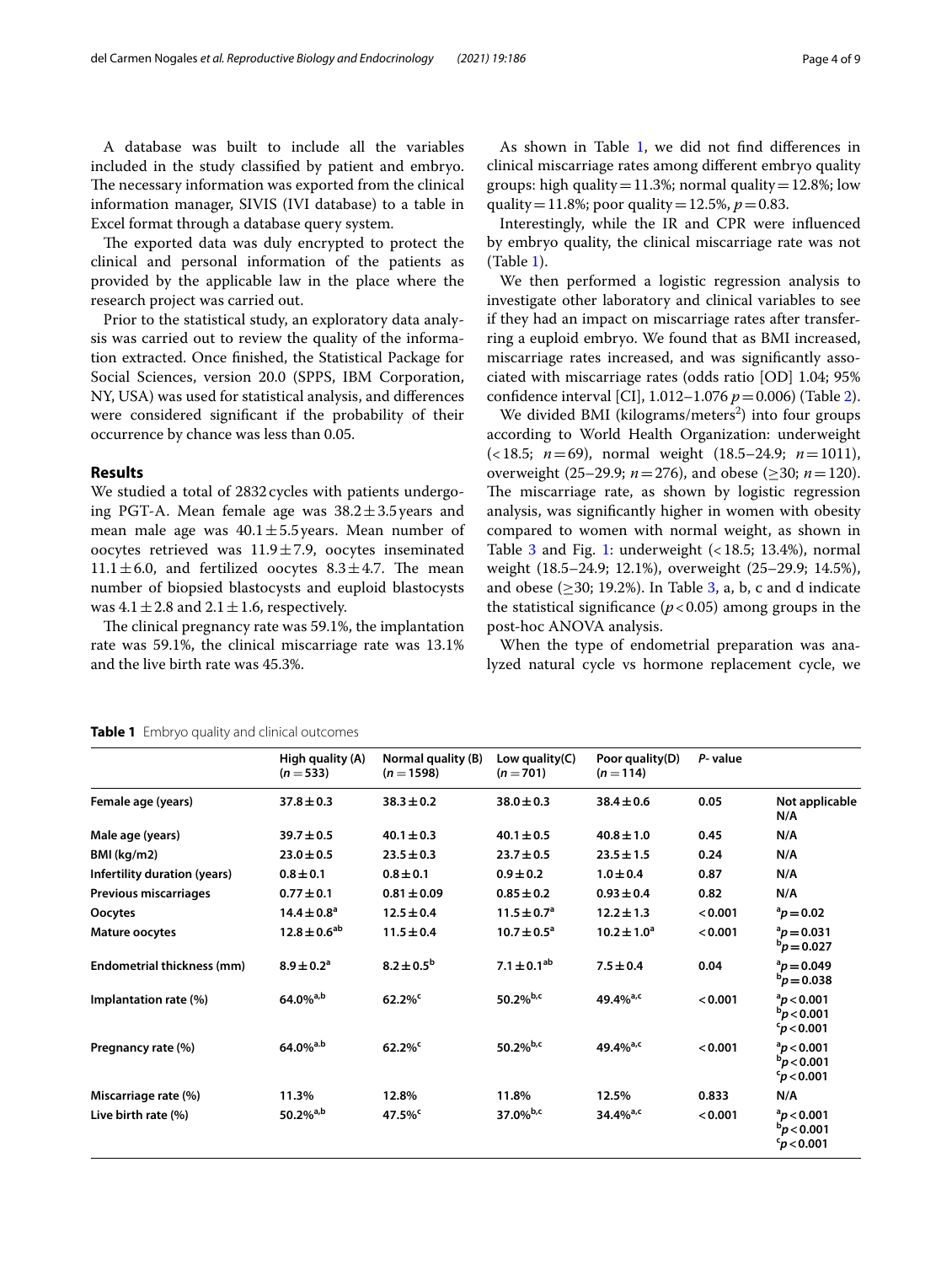found diferences again in the miscarriage rate (9.1% vs. 13.1% respectively,  $p = 0.03$  (Table [4\)](#page-5-1).

**Biopsy day** 0.986 (0.776–1.254) 0.90 **Type cycle 0.772 (0.593–0.995) <b>0.04 Endometrial thickness** 0.653 (0.528–0.778) **0.04**

0.983 (0.859-1.126)

However, no signifcant diferences were observed in the IR (58.1% vs. 59.1%,  $p=0.81$ ), clinical pregnancy rate (58.1% vs. 59.1%., *p*=0.12) and LBR (47.4% vs.45.2%,  $p = 0.36$ .

Additionally, and considering that we only included patients with endometrial thickness  $\geq$  7 mm, we observed a weak but signifcant association between endometrial thickness and miscarriage rates (OD 0.65; 95%, 0.528–0.778  $p = 0.04$ ) and when endometrial thickness was analyzed per quartiles, we did observe better clinical results with thicker endometrium (Table [5](#page-6-0)).

#### **Discussion**

We investigated the diferent clinical and laboratory variables that could be related to miscarriage after single euploid embryo transfers. We found that BMI was strongly associated with clinical miscarriage, with increasing rates as body weight increased. Additionally, endometrial thickness and whether the embryo transfer was done in a natural or supplemented cycle were also related to miscarriage.

Embryo implantation is a critical step for a successful IVF cycle. As we know, embryo morphology has a strong predictive value for implantation, but it is far from a perfect system [\[21](#page-7-18)]. Chromosomal composition of the embryo after a blastocyst biopsy may be more useful to predict the outcome of the cycle and counsel our patients. Our results are in line with previous reports [[18,](#page-7-15) [22\]](#page-7-19). Although other groups did fnd a relationship between embryo quality and miscarriage rates [[23](#page-7-20), [24\]](#page-7-21), it is interesting to note that these embryos did not undergo an embryo biopsy, which may explain their fndings. While some authors consider that the ICM is the best predictor for a successful pregnancy [[25](#page-7-22), [26\]](#page-7-23) others deem the trophectoderm the best indicator [\[23](#page-7-20)]. In our patients, we transferred the embryo with the best morphology, but only after confrming euploidy.

<span id="page-4-1"></span>

|  |  |  |  |  | Table 3 BMI groups and clinical outcomes |
|--|--|--|--|--|------------------------------------------|
|--|--|--|--|--|------------------------------------------|

|                              | BM < 18.5<br>$(n=69)$     | BMI 18.5-24.9<br>$(n=1011)$ | BMI 25.0-29.9<br>$(n=276)$ | BMI > 30<br>$(n=120)$  | P-value |                                                          |
|------------------------------|---------------------------|-----------------------------|----------------------------|------------------------|---------|----------------------------------------------------------|
| Female age (years)           | $37.6 \pm 1.0$            | $38.2 \pm 0.2$              | $38.2 \pm 0.3$             | $37.8 \pm 0.7$         | 0.36    | N/A                                                      |
| Male age (years)             | $41.1 \pm 0.6$            | $39.9 \pm 0.4$              | $40.4 \pm 0.8$             | $39.2 \pm 1.1$         | 0.10    | N/A                                                      |
| Infertility duration (years) | $0.6 \pm 0.3$             | $0.7 \pm 0.1$               | $0.8 \pm 0.2$              | $1.0 \pm 0.4$          | 0.34    | N/A                                                      |
| Previous miscarriages        | $0.6 \pm 0.4$             | $0.8 \pm 0.1$               | $0.67 \pm 0.3$             | $1.1 \pm 0.5$          | 0.27    | N/A                                                      |
| Oocytes                      | $12.6 \pm 2.1$            | $12.7 \pm 0.6$              | $12.8 \pm 1.0$             | $13.8 \pm 1.5$         | 0.37    | N/A                                                      |
| Mature oocytes               | $11.1 \pm 0.6$            | $11.5 \pm 0.4$              | $11.5 \pm 0.8$             | $11.6 \pm 1.0$         | 0.93    | N/A                                                      |
| <b>Biopsied embryos</b>      | $4.3 \pm 0.8$             | $4.5 \pm 0.2$               | $4.5 \pm 0.4$              | $4.1 \pm 0.5$          | 0.51    | N/A                                                      |
| <b>Euploid embryos</b>       | $2.4 \pm 0.6$             | $2.4 \pm 0.2$               | $2.3 \pm 0.1$              | $2.3 \pm 0.2$          | 0.72    | N/A                                                      |
| Endometrial thickness (mm)   | $8.8 \pm 0.4$             | $9.0 \pm 0.2$               | $9.1 \pm 0.3$              | $9.1 \pm 0.3$          | 0.74    | N/A                                                      |
| Implantation rate (%)        | $70.4\%$ <sup>a,b,c</sup> | 57% <sup>a</sup>            | 56%b                       | 56.7% <sup>c</sup>     | 0.04    | $p^{a}$ $p = 0.004$<br>$b_p$ < 0.001<br>$p$ < 0.004      |
| Pregnancy rate (%)           | 70.4% <sup>a,b,c</sup>    | 57% <sup>a</sup>            | 56%b                       | 56.7% <sup>c</sup>     | < 0.001 | $a_p$ < 0.001<br>$b_p < 0.001$<br>$\frac{c}{p}$ < 0.004  |
| Miscarriage rate (%)         | $13.4%$ <sup>a</sup>      | 12.1% <sup>b</sup>          | $14.5\%$ <sup>c</sup>      | 19.2% <sup>a,b,c</sup> | 0.01    | $a_D < 0.001$<br>$b_p < 0.001$<br>$p = 0.026$            |
| Live birth rate (%)          | 55.1% <sup>a,b,c</sup>    | 44.4% <sup>a</sup>          | 40.5%b                     | 37.5% <sup>c</sup>     | < 0.001 | $a_p$ < 0.001<br>$b_p$ < 0.001<br>c <sub>p</sub> < 0.001 |

<span id="page-4-0"></span>**Table 2** Variables included in our regression model comparing clinical and IVF laboratory parameters vs miscarriage rate

**Variable OR (CI95%)** *P***-value Female age (years)** 0.988 (0.962–1.015) 0.98 **Male age (months)** 1.006 (0.988–1.024) 0.54 **BMI (kg/m2)** 1.044 (1.012–1.076) **0.006 Infertility duration** 0.993 (0.944–1.044) 0.78 **Female etiology** 1.021 (0.971-1.073) 0.41 **Male etiology** 1.059 (0.981-1.144) 0.14 **Obstetric history** 1.008 (−0.988–1.033) 0.32<br> **Quality on day 5** 0.983 (0.859–1.126) 0.80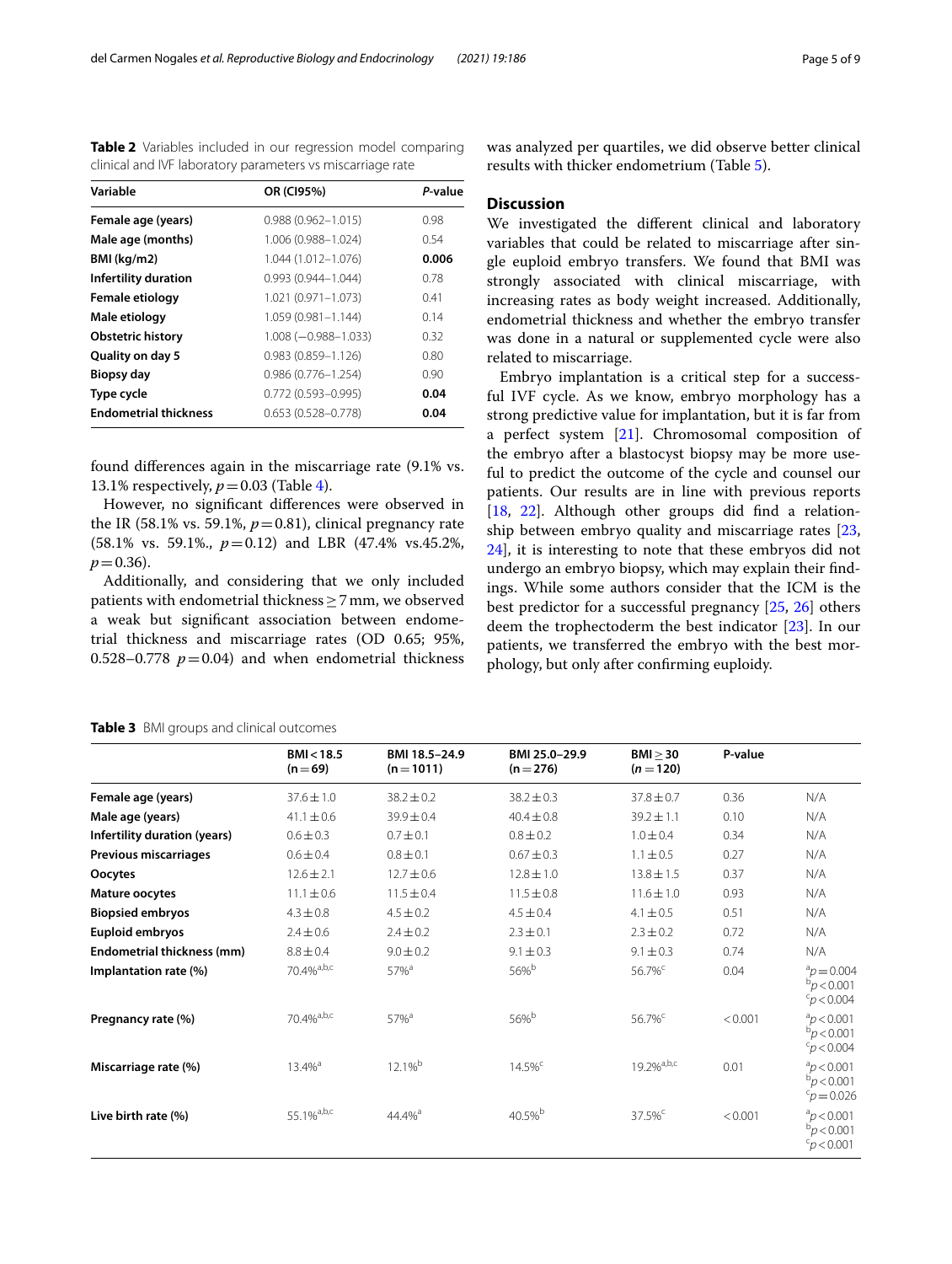

<span id="page-5-0"></span>Once a morphologically good euploid blastocyst was transferred, we analyzed the impact of the diferent clinical variables. We found that women with a higher BMI experienced a higher miscarriage rate than women with a normal BMI. Previous studies have shown that women with a high BMI have lower pregnancy rates and higher miscarriage rates  $[27-31]$  $[27-31]$  $[27-31]$ . It was hypothesized that these women might have a higher number of aneuploid

<span id="page-5-1"></span>

|                                      | Hormone<br>replacement<br>cycle<br>$(n=2223)$ | Natural cycle<br>$(n = 609)$ | P-value |
|--------------------------------------|-----------------------------------------------|------------------------------|---------|
| <b>Endometrial thickness</b><br>(mm) | $9.1 \pm 0.2$                                 | $9.2 + 0.4$                  | 0.27    |
| Implantation rate (%)                | 59.1                                          | 58.1                         | 0.81    |
| Pregnancy rate (%)                   | 59.1                                          | 58.1                         | 0.12    |
| Miscarriage rate (%)                 | 13.1                                          | 9.1                          | 0.03    |
| Live birth rate (%)                  | 45.2                                          | 47.4                         | 0.36    |

embryos, resulting in a higher miscarriage rate. However, our study shows that even after a euploid embryo transfer, miscarriage rates remain higher. Tremellen et al. [[9\]](#page-7-7) frst suggested a non-chromosomal cause for obesityrelated miscarriage in a small series of patients. In fact, the probability of having aneuploid embryos does not change with increasing BMI  $[8]$  $[8]$  $[8]$ . In an effort to improve the reproductive outcome in women with a higher BMI, lifestyle modifcations targeting a healthier life/diet and aiming to reduce their weight were looked into. Unfortunately, they did not seem to impact IVF prognosis [[32,](#page-8-1) [33](#page-8-2)]. Recently, women undergoing IVF after a history of bariatric surgery showed comparable success rates relative to unoperated women with similar BMIs [[34\]](#page-8-3). Although the mechanism causing this higher miscarriage rate is not yet fully elucidated, metabolic, endocrine, infammatory and epigenetic mechanisms may be involved [[19,](#page-7-16) [35](#page-8-4)[–39\]](#page-8-5).

Adequate endometrial preparation is crucial for successful embryo implantation. Natural cycles and modifed natural cycles are easy, patient-friendly alternatives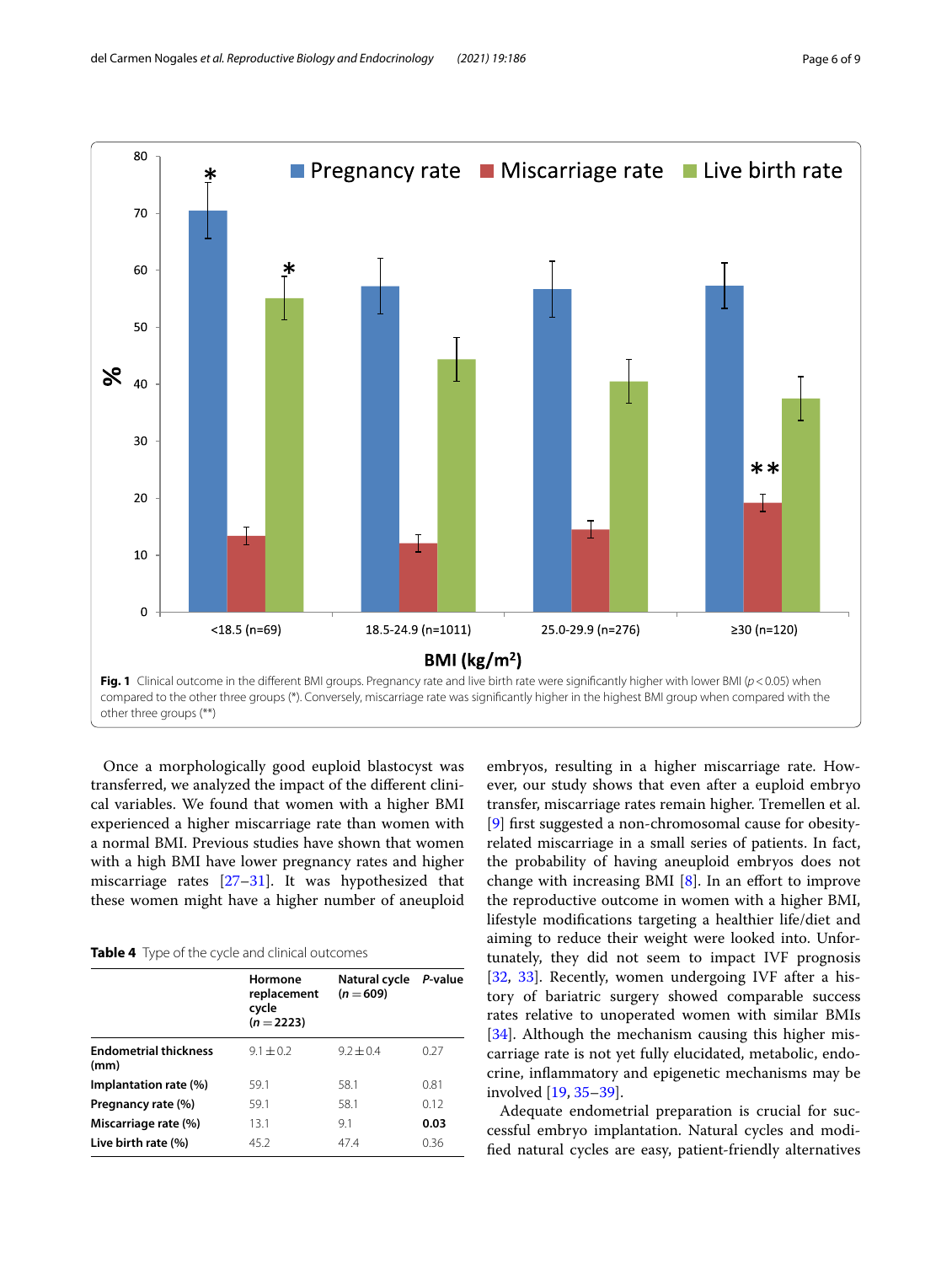|                            | Endometrial<br>thickness $<$ 7.8 mm<br>$(n=686)$ | Endometrial<br>thickness<br>$7.8 - 8.8$ mm<br>$(n=734)$ | Endometrial<br>thickness<br>$8.9 - 10.0$ mm<br>$(n=792)$ | Endometrial<br>thickness<br>$10.1 - 12.0$ mm<br>$(n=488)$ | Endometrial<br>thickness > 12 mm<br>$(n=132)$ | P-value                                    |
|----------------------------|--------------------------------------------------|---------------------------------------------------------|----------------------------------------------------------|-----------------------------------------------------------|-----------------------------------------------|--------------------------------------------|
| Endometrial thickness (mm) | $7.1 \pm 0.1$                                    | $8.2 \pm 0.1$                                           | $9.6 \pm 0.2$                                            | $11.1 \pm 0.3$                                            | $13.1 \pm 0.4$                                | 0.110                                      |
| Implantation rate (%)      | $57.0%$ <sup>a</sup>                             | 57.4% <sup>a</sup>                                      | 63.7% <sup>a,b</sup>                                     | 62.5%a,b                                                  | 61.8%                                         | $p = 0.03$<br>$b_D < 0.04$                 |
| Pregnancy rate (%)         | 57.0% <sup>a</sup>                               | 57.4% <sup>a</sup>                                      | 63.7% <sup>a,b</sup>                                     | 62.5% <sup>a,b</sup>                                      | 61.8%                                         | $p = 0.03$<br>$b_D < 0.03$                 |
| Miscarriage rate (%)       | $11.2%$ <sup>a</sup>                             | 9.2%                                                    | $10.6\%$ <sup>b</sup>                                    | $10.1\%$ <sup>c</sup>                                     | $70/6$ a,b,c                                  | $p = 0.03$<br>$b_p = 0.04$<br>$c_p = 0.04$ |
| Live birth rate (%)        | $40.4%$ <sup>a</sup>                             | $40.3%^{b}$                                             | $45.1\%^{a,b}$                                           | $46.9%^{a,b}$                                             | $48.1\%^{a,b}$                                | $p = 0.04$<br>$b_p = 0.03$<br>$c_p = 0.02$ |

#### <span id="page-6-0"></span>**Table 5** Endometrial thickness groups and clinical outcomes

for ovulatory patients to prepare for their embryo transfer, but they require cycle regularity. An artifcial cycle with estrogens and progesterone can be used with any patient, and it allows for better control of the embryo transfer for both the patient and the team, but it needs to be sustained until week 10–12 of pregnancy. When we analyzed our data, we did not fnd any diferences in the implantation, pregnancy and live birth rates between natural and replacement cycles; we did, however, observe a higher miscarriage rate in artifcial cycles.

Previous studies with frozen non-biopsied embryo transfers have shown similar results [[40](#page-8-6)]. While the reason behind remains to be fully elucidated, we may speculate that inadequate progesterone priming or diferences in early trophoblast invasion could be involved. Recently, it seems that artifcial cycles may increase obstetric and neonatal risks [[41\]](#page-8-7). Retrospective data suggests that preeclampsia may also be slightly higher in artifcial cycles when compared to natural cycles [\[42](#page-8-8)]. However, the optimal monitoring strategy for frozen embryo replacement still needs to be established, as it depends on patient menstrual cycle regularity, the need to control the timing, and reproductive risks to be validated prospectively.

Another clinical variable to control prior to planning an embryo transfer is endometrial thickness. Adequate endometrial thickness is crucial for efficient placentation and trophoblast invasion. Defective placentation increases the risk of obstetric complications such as fetal growth restriction, low birth weight and pregnancy-induced hypertension [[43\]](#page-8-9). Although ongoing pregnancies may be achieved even in very thin endometrial lining [[44\]](#page-8-10) and even though not all authors agree [[45](#page-8-11)[–48](#page-8-12)], it is well established that live birth rates are lower when endometrial thickness is less than 7 mm. In fact, when endometrial thickness was analyzed per quartiles, we did observe better clinical results with thicker endometrium, which is in line with previous research [\[49](#page-8-13)].

While we studied a large cohort of patients with stringent inclusion criteria, mainly single euploid blastocyst transfers, our research has some limitations. Firstly, being a retrospective study, we may just fnd associations but, regardless the large sample size, validation through prospective trials is advised. Secondly, the study pools data from diferent centers. Even though all IVF laboratories within our group share the same protocols and procedures, minor methodological diferences may exist although they could be irrelevant considering again the sample size. And thirdly, although we could control for known variable that contribute to miscarriage (i.e. metabolic disturbances, Mullerian anomalies, uterine fbroids …) we could not discard all the hypothetical variables contributing to miscarriage such as KIR-HLA discrepancies, or other causative factors as yet unknown or under research that may facilitate miscarriage. However, these most likely represent a small, non-signifcant fraction in the whole sample.

## **Conclusions**

We found that BMI was strongly associated with clinical miscarriage, with increasing rates as body weight increased; additionally, endometrial thickness and endometrial preparation should be considered prior to embryo transfer to optimize success rates and minimize the risk of miscarriage.

#### **Abbreviations**

IVF: In Vitro Fertilization; BMI: Body Mass Index; PGT-A: Preimplantation Genetic Test for Aneuploidies; RPL: Recurrent Pregnancy Loss; RIF: Repeated Implanta‑ tion Failure; AMA: Advanced Maternal Age; IVI: Valencian Institute of Infertility;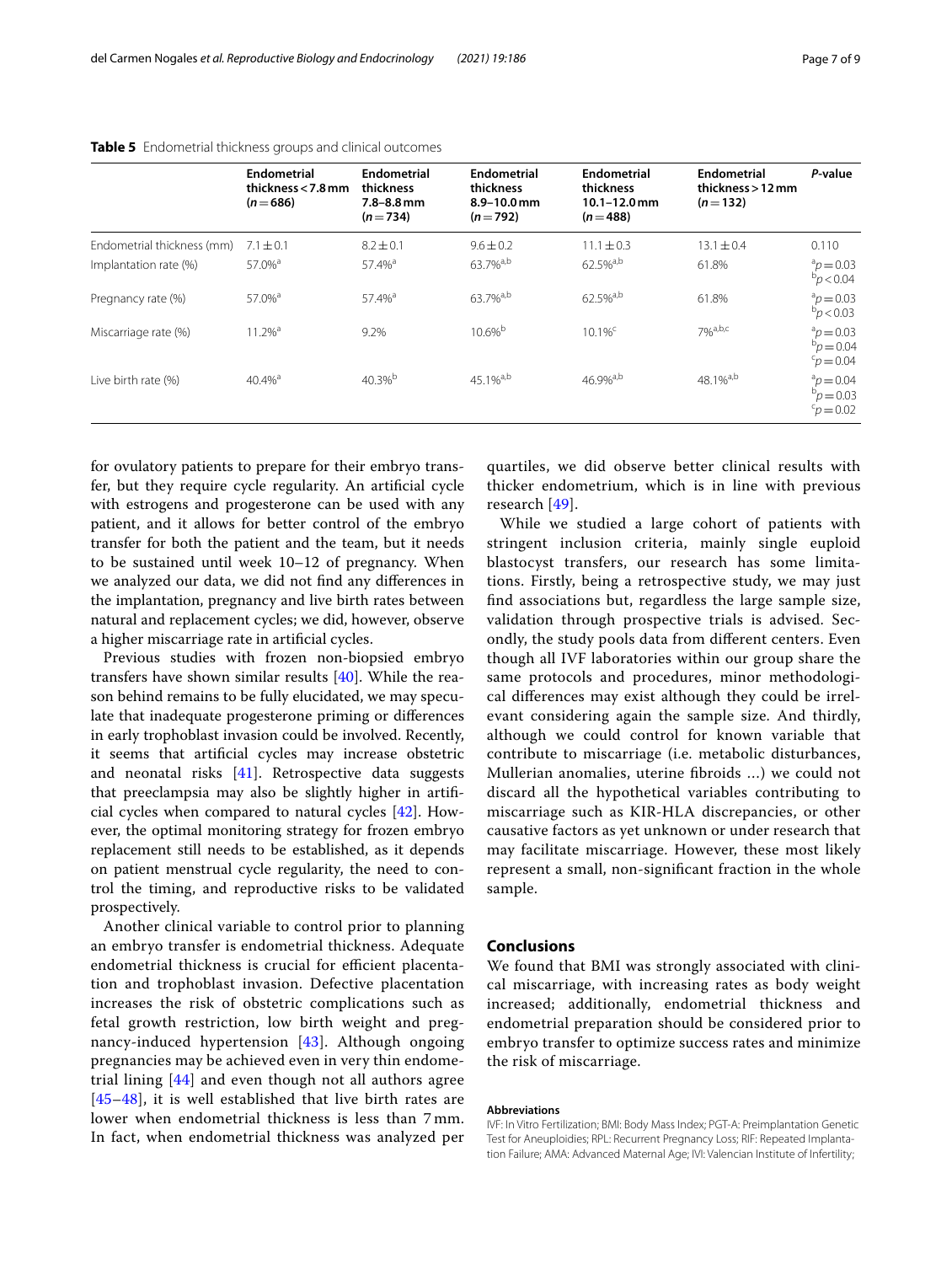GnRH: Gonadotropin-releasing hormone; ICSI: Intracytoplasmic sperm injection; DNA: Deoxyribonucleic Acid; ICM: Inner Cell Mass; TE: Trophectoderm; NGS: Next Generation Sequencing; IR: Implantation Rate; CPR: Clinical Preg‑ nancy Rate; LBR: Live Birth Rate; ET: Embryo Transfer; HCG: Human Chorionic Gonadotropin; OD: Odds Ratio; CI: Confdence Interval; PGT: Preimplantation Genetic Test; SPSS: Statistical Package for the Social Science.

#### **Acknowledgements**

The authors gratefully acknowledge the entire IVF team for their enthusiasm and support.

#### **Authors' contributions**

All authors made substantial contribution s to the conception and design of this research study. The authors read and approved the fnal manuscript.

#### **Funding**

Not applicable.

#### **Availability of data and materials**

Not applicable.

## **Declarations**

#### **Ethics approval and consent to participate**

All procedures and protocols (1806-MAD-045-CN) were approved by the Institutional Review Board, which regulates and approves data-base analysis and clinical In Vitro Fertilization procedures for research at out institution.

#### **Consent for publication**

Not applicable.

#### **Competing interests**

The authors declare that they have no competing interests.

#### **Author details**

<sup>1</sup>IVI Madrid, Av. del Talgo, 68, 28023 Madrid, Spain. <sup>2</sup>Rey Juan Carlos University, Madrid, Spain.

Received: 19 July 2021 Accepted: 24 November 2021

#### **References**

- <span id="page-7-0"></span>Litwicka K, Mencacci C, Arrivi C, Varricchio MT, Caragia A, Minasi MG, et al. HCG administration after endogenous LH rise negatively infuences pregnancy rate in modifed natural cycle for frozen-thawed-euploidblastocyst-transfer: a pilot study. J Assist Reprod Genet. 2018;35:449–55.
- 2. Dahdouh EM, Balayla J, García-Velasco JA. Impact of blastocyst biopsy and comprehensive chromosome screening technology on preimplantation genetic screening: a systematic review of randomized controlled trials. Reprod Biomed Online. 2015;30:281–9.
- <span id="page-7-1"></span>3. Sahin L, Bozkurt M, Sahin H, Gürel A, Yumru AE. Is preimplantation genetic diagnosis the ideal embryo selection method in aneuploidy screening? J Med Sci. 2014;30:491–8.
- <span id="page-7-2"></span>4. Munné S, Lee A, Rosenwaks Z, Grifo J, Cohen J. Diagnosis of major chromosome aneuploidies in human preimplantation embryos. Hum Reprod. 1993;8:2185–91.
- <span id="page-7-3"></span>5. Mulders AG, Laven JS, Eijkemans MJ, Hughes EG, Fauser BC. Patient predictors for outcome of gonadotrophin ovulation induction in women with normogonadotrophic anovulatory infertility: a meta-analysis. Hum Reprod Update. 2003;9:429–49.
- <span id="page-7-4"></span>6. Landres IV, Milki AA, Lathi RB. Karyotype of miscarriages in relation to maternal weight. Hum Reprod. 2010;25:1123–6.
- <span id="page-7-5"></span>Bellver J, Martínez-Conejero JA, Labarta E, et al. Endometrial gene expression in the window of implantation is altered in obese women especially in association with polycystic ovary syndrome. Fertil Steril. 2011;95:2335–41.
- <span id="page-7-6"></span>8. Goldman KN, Hodes-Wertz B, McCulloh DH, Flom JD, Grifo JA, Association of body mass index with embryonic aneuploidy. Fertil Steril. 2015;103:744–8.
- <span id="page-7-7"></span>9. Tremellen K, Pearce K, Zander-Fox D. Increased miscarriage of euploid pregnancies in obese women undergoing cryopreserved embryo trans‑ fer. Reprod BioMed Online. 2017;34:90–7.
- <span id="page-7-8"></span>10. Wang A, Kort J, Westphal L. Miscarriage history association with euploid embryo transfer outcomes. Reprod BioMed Online. 2019;39:617–23.
- <span id="page-7-9"></span>11. Coughlan C, Ledger W, Wang Q, Liu F, Demirol A, Gurgan T, et al. Recurrent implantation failure: defnition and management. Reprod BioMed Online. 2014;28:14–38.
- <span id="page-7-10"></span>12. Abhari S, Kawwass JF. Pregnancy and Neonatal Outcomes after Transfer of Mosaic Embryos: A Review. J Clin Med. 2021;10:1369–81.
- 13. Munné S, Spinella F, Grifo J, Zhang J, Beltran MP, Fragouli E, et al. Clinical outcomes after the transfer of blastocysts characterized as mosaic by high resolution next generation sequencing- further insights. Eur J Med Genet. 2020;63:103741–50.
- <span id="page-7-11"></span>14. Friedenthal J, Maxwell SM, Tiegs AW, Besser AG, McCafrey C, Munné S, et al. Clinical error rates of next generation sequencing and array comparative genomic hybridization with single thawed euploid embryo transfer. Eur J Med Genet. 2020;63:103852.
- <span id="page-7-12"></span>15. Garcia-Velasco JA, Bermejo A, Ruiz F, Martinez-Salazar J, Requena A, Pellicer A. Cycle scheduling with oral contraceptive pills in the GnRH antagonist protocol vs the long protocol: a randomized, controlled trial. Fertil Steril. 2011;96:590–3.
- <span id="page-7-13"></span>16. Kokkali G, Coticchio G, Bronet F, Celebi C, Cimadomo D, Goossens V, Liss J, Nunes S, Sfontouris I, Vermeulen N, et al. ESHRE PGT Consortium and SIG-Embryology Biopsy Working Group, et al 2020 ESHRE PGT Consortium and SIG Embryology good practice recommendations for polar body and embryo biopsy for PGT. Hum Reprod Open. 2020;1–12. Available from: [https://academic.oup.com/hropen/article/2020/3/hoaa020/5848312.](https://academic.oup.com/hropen/article/2020/3/hoaa020/5848312)
- <span id="page-7-14"></span>17. Wilton L, Thornhill A, Traeger-Synodinos J, Sermon KD, Harper JC. The causes of misdiagnosis and adverse outcomes in PGD. Hum Reprod. 2009;24:1221–8.
- <span id="page-7-15"></span>18. Gardner DK, Lane M, Schlenker T, Schoolcraft WB, Stevens J. Blastocyst score affects implantation and pregnancy outcome: towards a single blastocyst transfer. Fertil Steril. 2000;73:1155–8.
- <span id="page-7-16"></span>19. Giles J, Meseguer M, Mercader A, Rubio C, Alegre A, Vidal C, et al. Preimplantation genetic testing for aneuploidy (PGT-A) in patients with partial X monosomy using own oocytes: is a suitable indication? Fertil Steril. 2020;114:346–53.
- <span id="page-7-17"></span>20. Kato K, Kobayashi T, Okuno T, Uchiyama K, Ueno S, Yabuuchi A, et al. Women's age and embryo developmental speed accurately predict clinical pregnancy after single vitrifed-warmed blastocyst transfer. Reprod BioMed Online. 2014;29:411–6.
- <span id="page-7-18"></span>21. Munné S, Kaplan B, Frattarelli JL, Child T, Nakhuda G, Shamma FN, et al. Preimplantation genetic testing for aneuploidy versus morphology as selection criteria for single frozen-thawed embryo transfer in goodprognosis patients: a multicenter randomized clinical trial. Fertil Steril. 2019;112:1071–9.
- <span id="page-7-19"></span>22. Lou H, Li N, Guan Y, Zhang Y, Hao D, Cui S. Association between morphologic grading and implantation rate of Euploid blastocyst. J Ovarian Res. 2021;14:18–26.
- <span id="page-7-20"></span>23. Hill MJ, Richter KS, Heitmann RJ, Graham JR, Tucker MJ, DeCherney AH, et al. Trophectoderm grade predicts outcomes of single-blastocyst transfers. Fertil Steril. 2013;99:1283–9.
- <span id="page-7-21"></span>24. Van den Abbeel E, Balaban B, Ziebe S, Lundin K, Cuesta MJ, Klein BM, et al. Association between blastocyst morphology and outcome of singleblastocyst transfer. Reprod BioMed Online. 2013;27:353–61.
- <span id="page-7-22"></span>25. Irani M, Reichman D, Robles A, Melnick A, Davis O, Zaninovic N, et al. Morphologic grading of euploid blastocysts infuences implantation and ongoing pregnancy rates. Fertil Steril. 2017;107:664–70.
- <span id="page-7-23"></span>26. Nazem TG, Sekhon L, Lee JA, Overbey J, Pan S, Duke M, et al. The correlation between morphology and implantation of euploid human blastocysts. Reprod BioMed Online. 2019;38:169–76.
- <span id="page-7-24"></span>27. Cozzolino M, García-Velasco JA, Meseguer M, Pellicer A, Bellver J. Female obesity increases the risk of miscarriage of euploid embryos. Fertil Steril. 2020; [In press].
- 28. Mahutte N, Kamga-Ngande C, Sharma A, Sylvestre C. Obesity and reproduction. J Obstet Gynaecol Can. 2018;40:950–66.